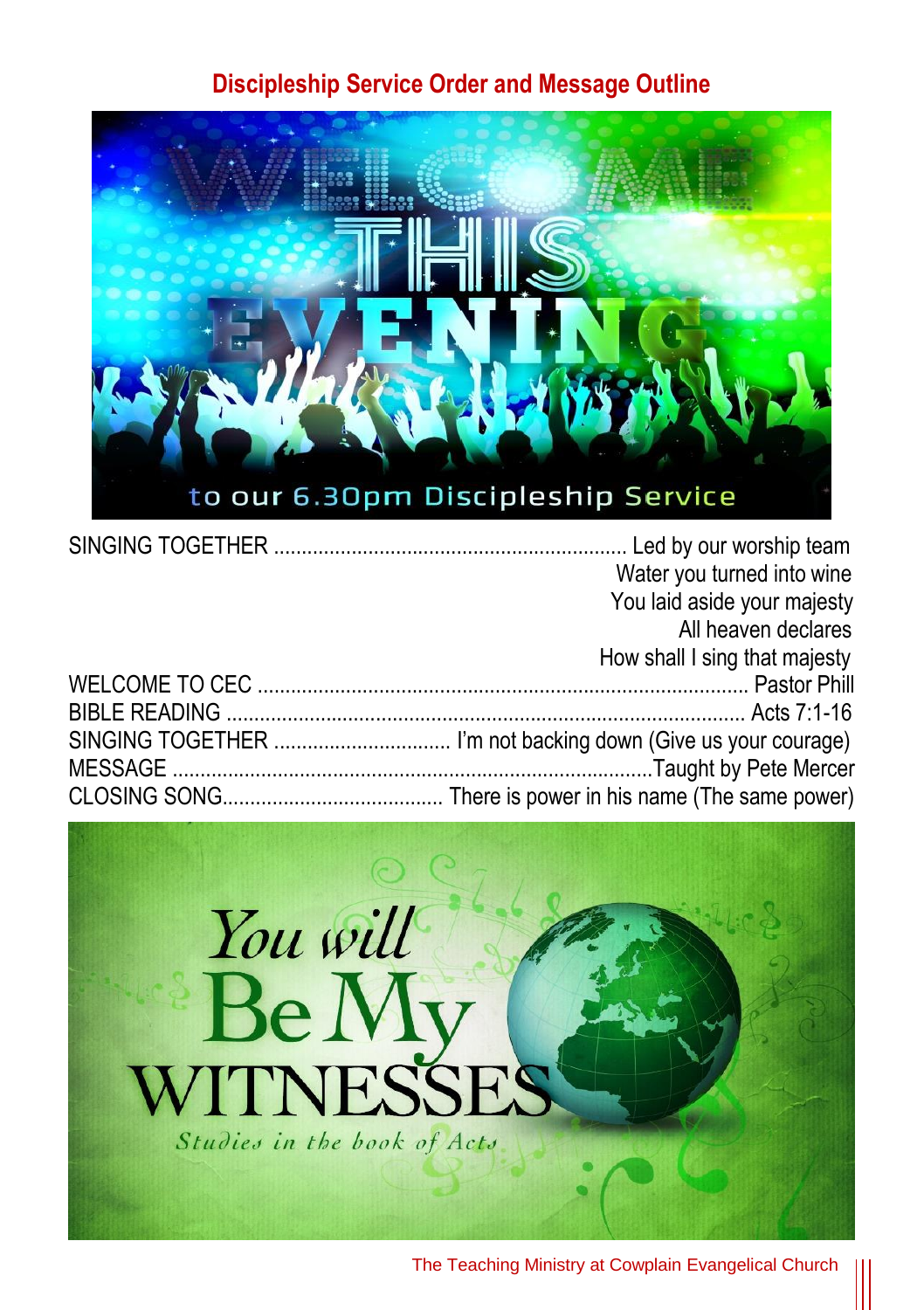## **You will be my witnesses #19 Stephen's Great Stand 1 Acts 7:1-16**

**1. Introduction** Acts 6:12-14

**2. What is \_\_\_\_\_\_\_\_\_\_\_\_\_\_\_?** Acts 7:1-3

Acts 22:1

Acts 7:2

[Genesis 12:1](https://www.biblegateway.com/passage/?search=Genesis+12:1&version=NIVUK)

**3. Where is \_\_\_\_\_\_\_\_\_\_\_\_\_\_\_?** Acts 7:4–7

Deuteronomy 2:5

Genesis 15:13-14

Genesis 17:8

Luke 1:73-75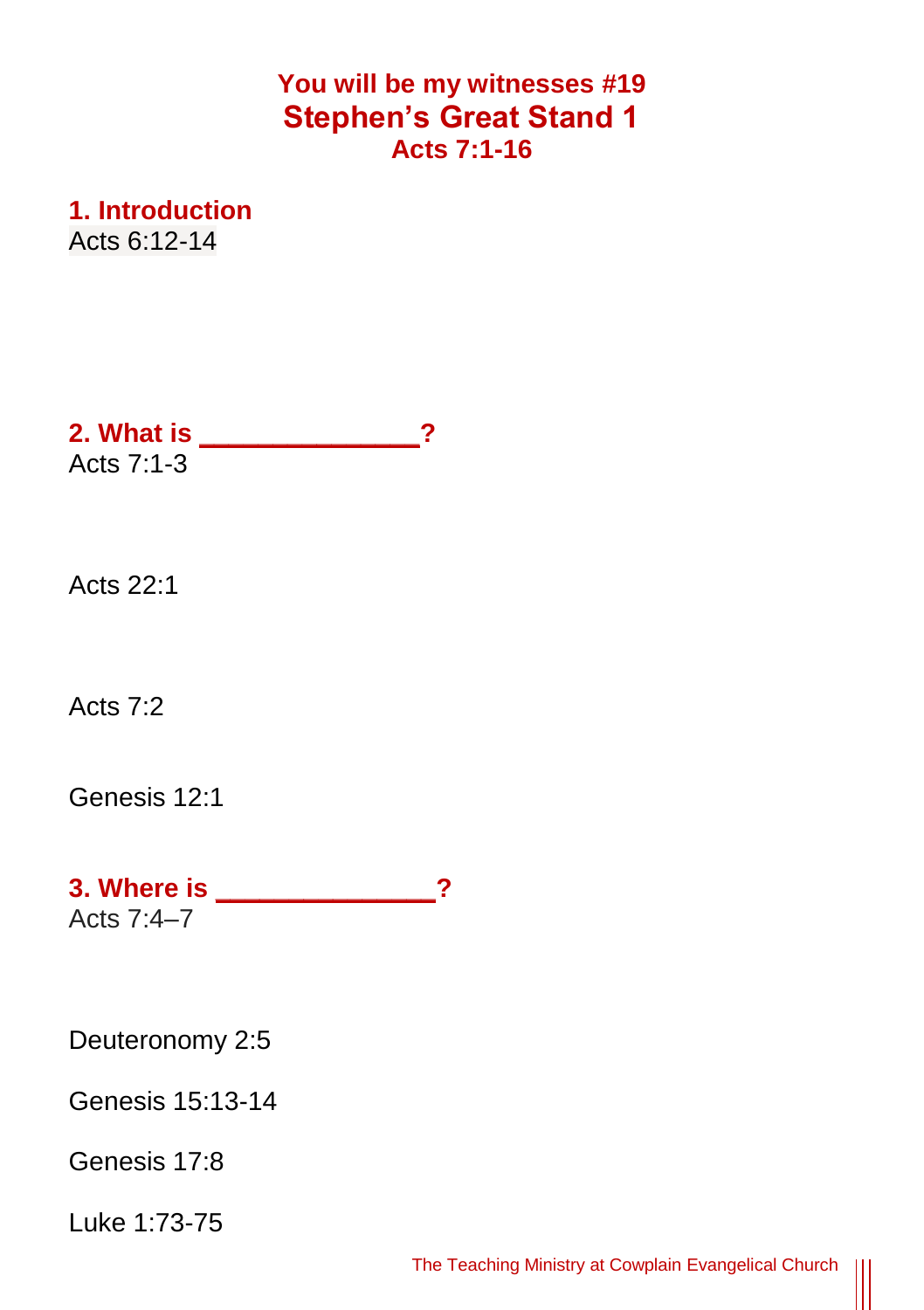## **4. What Identifies \_\_\_\_\_\_\_\_\_\_\_\_\_\_?**

Acts 7:8

Acts 7:8b

Romans 15:4

Colossians 2:9-12

**5. How does God use \_\_\_\_\_\_\_\_\_\_\_\_\_\_?** Acts 7:9-10

Genesis 37:11

Genesis 37:28

Genesis 39:2-3

Genesis 39:21

Genesis 39:23

 $\parallel$